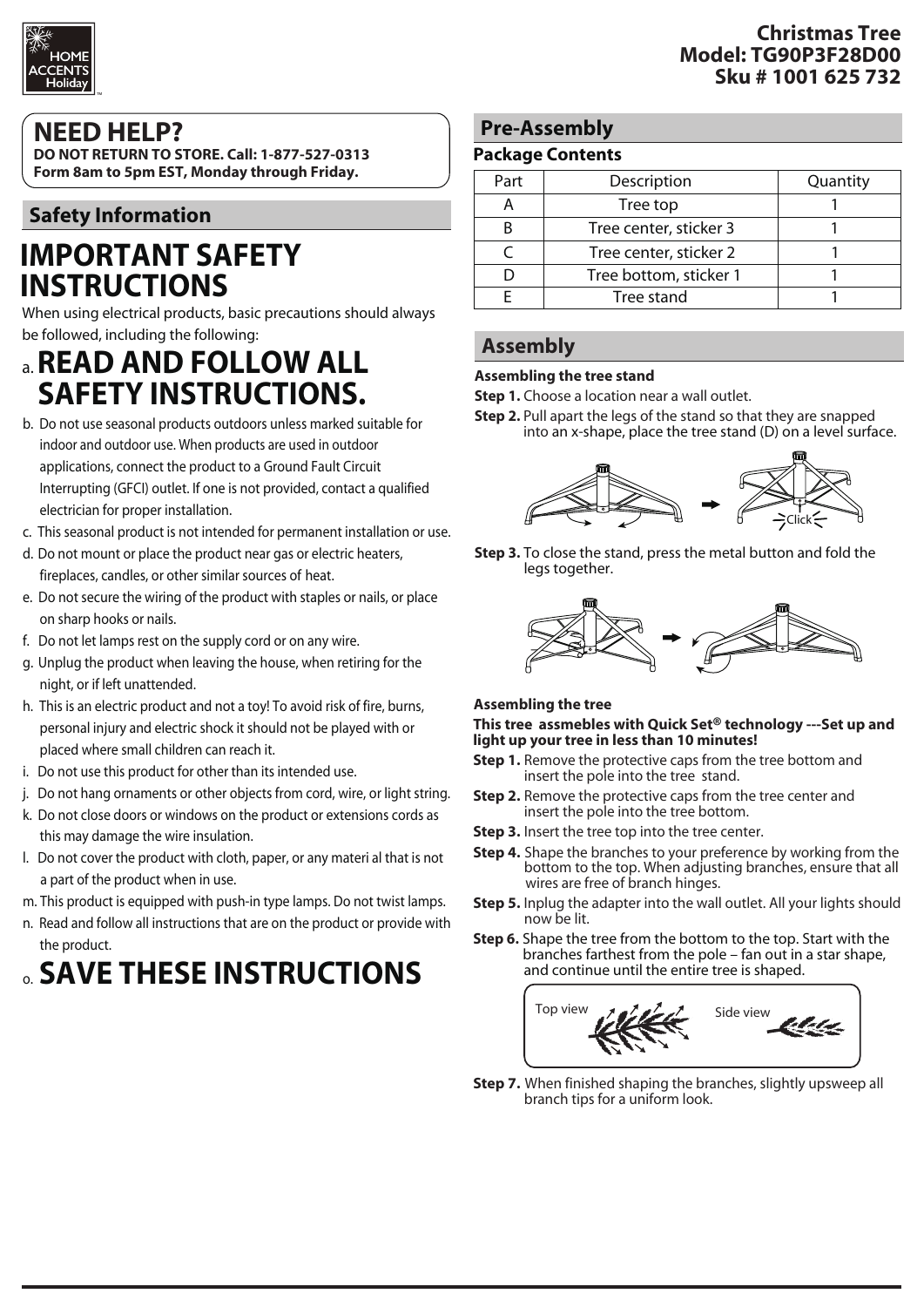



#### **LAMP REPLACEMENT**

- **Step 1.** Grasp the power adapter or power cord plug, and than unplug from the power outlet. Do not pull the power cord.
- **Step 2.** Lift up lamp lock tab, then pull the lamp and plastic lamp base straight out of the lamp-holder.



**Step 3.** Replace with a new spare lamp provided with this product.

(Reference figure only)

### **Operation**

#### **Turning on the tree**

**NOTE:** If some bulbs do not light or flicker, search for any loose plugs and/or broken, loose, or missing bulbs. Replace bulbs promptly with the replacement bulbs provided in order to maintain the performance and life expectancy of your tree.

**Step 1.** Connect the light strings of the tree together and plug

the adapter into a wall outlet.

**Step 2.** If the tree comes with a foot pedal, step on the On/Off button.

### **Maintenance**

#### **Spare parts**

This tree package includes hinge pins, washers and bulbs for any replacement or repair that you need to perform on your tree. If extra parts are needed, contact the Customer Service Team at 1-877-527-0313 between the hours of 8 am and 5 pm EST, Monday through Friday.

#### **Repairing Loose Hinges**

- **Step 1.** Place the branch into the slot of the bracket
- **Step 2.** Insert a new hinge pin through the holes of the bracket and secure with a washer.

#### **Christmas Tree Model: TG90P3F28D00 Sku # 1001 625 732**

### **Use and Care Instructions**

- 1. Before using or reusing, inspect product carefully. Discard any products that have cut, damaged or frayed wire insulation or cords, cracks in the lampholders or enclosures, loose connections, or exposed copper wire.
- 2. Before disassembling the tree, unplug the tree and remove all ornaments and decorations.
- 3. Gently lift the tree top straight up to remove from the center section and fold all branches towards the pole.
- 4. Repeat this step for the center and bottom tree sections.
- 5. When storing the product, carefully remove the product from wherever it is placed, including tree, branches, or bushes, to avoid anyundue strain or stress on the product conductors,

connections, and wires. Cover the protective cap on the poles to avoid damaging the internal parts.



6. When not in use, store neatly in a cool, dry location protected from sunlight.

### **Remote Control Instructions**

- 1. Remove the insulation tab of the remote control.
- 2. Press either selector button and wait for a second to enjoy light effects in the following sequence (see **DUAL COLOR**





#### **DUAL COLOR LIGHT CONTROLLER & REMOTE CONTROL**

Simply press the selector button to select from the following light functions: **(1) WARM WHITE - MULTI: FADING (2) WARM WHITE: FADING (3) WARM WHITE - MULTI: ALTERNATING (4) WARM WHITE: STEADY (5) WARM WHITE - MULTI: SLOW FADING (6) MULTI: STEADY (7) MULTI: FADING (8) COMBINATION**



#### **BATTERY REPLACEMENT**

- 1. Loosen the screw of the battery cover with a screwdriver (not included).
- 2. Replace the used battery with a new CR2032 button cell battery (not included). Make sure that the battery is installed with the correct polarity (+ and -).
- 3. Retighten the screw to close and secure the battery cover.